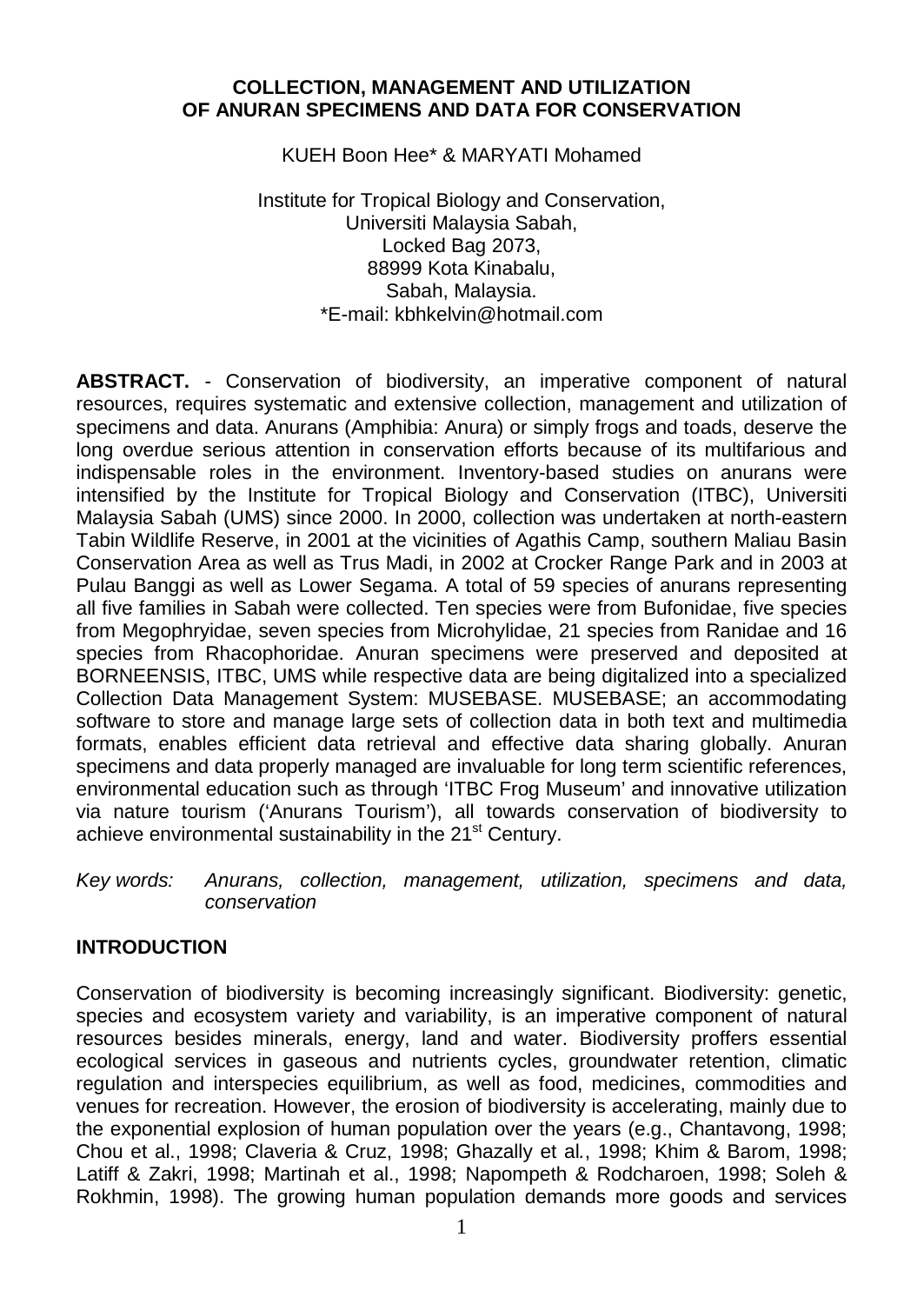besides basic needs and hence, putting more pressure on the already overwhelmed biodiversity. Eventually, such a phenomenon shall dictate the destruction of humans too.

Conservation of biodiversity requires systematic and extensive collection, management and utilization of biological specimens and data. Feasible conservation has to be substantiated by comprehension of the composition of biodiversity that prescribes the best strategies (e.g., Stuebing, 1998; Stuebing & Wong, 2000; Inger, 2003; Ng, 2005) for restoration, maintenance, monitoring and sustainable usages.

## **ANURANS**

Anurans (Amphibia: Anura) are tailless amphibians or simply frogs and toads. Depending on the vertebrae, anurans in Borneo are categorized into six families, namely Bombinatoridae, Bufonidae, Megophryidae, Microhylidae, Ranidae and Rhacophoridae. Presently, there are 32 genera and approximately 150 species. Close to 100 species can be found in Sabah.

Anurans deserve the long overdue serious attention in conservation efforts because of the multifarious and indispensable roles in the environment. Anurans form a crucial part of environmental food webs. Being herbivores feeding on microscopic plants and fungi as tadpoles, except for *Hoplobatrachus rugulosus* that is known to feed on other tadpoles too (Inger & Stuebing, 1997), and carnivores feeding largely on ants, termites, invertebrates and even other anurans, small lizards, small crustaceans, small snakes, small birds and small mammals, anurans become primary, secondary and tertiary users. The niche as predators of insects and invertebrates also enables anurans to be biological control agents for agricultural pests. This anuran-man relationship reduces the dependence of planters on chemical pesticides which pollute and kill the environment. Anurans are good bioindicators to indicate environmental health as well. Anurans possess permeable skin for water to travel freely from both directions for water intake and keeping the skin moist for breathing. Such a characteristic, coupled with the semi-aquatic lifestyle, make anurans capable of detecting the slightest existence of pollutants in water sources causing abnormality and total disappearance.

## **COLLECTION OF ANURAN SPECIMENS AND DATA**

## **(A) Collection of anuran specimens**

The collection of anuran specimens through inventory-based studies were intensified by Institute for Tropical Biology and Conservation (ITBC), Universiti Malaysia Sabah (UMS) since 2000. The inventory-based studies were undertaken during various scientific expeditions organized by ITBC as UMS' centre of excellence on terrestrial biology. ITBC was set up on 1<sup>st</sup> June 1996 as Tropical Biology and Conservation Unit and upgraded to an institute on 1<sup>st</sup> June 1999. In June 2000, ITBC registered her second postgraduate student researching on anurans who studied the application of biogeographical data of anurans for conservation area prioritization in Borneo by using WORLDMAP Programme (Kueh, 2003) and in July 2003, employed the student as her first herpetologist upon his convocation.

In 2000, collection was undertaken at north-eastern Tabin Wildlife Reserve on  $16<sup>th</sup> - 22<sup>nd</sup>$  October 2000 for seven nights during the wet season. A total of 14 species were recorded from four families (Kueh & Maryati, 2003) as shown in Table 1. A new addition to the anuran inventory of the wildlife reserve was made during the collection: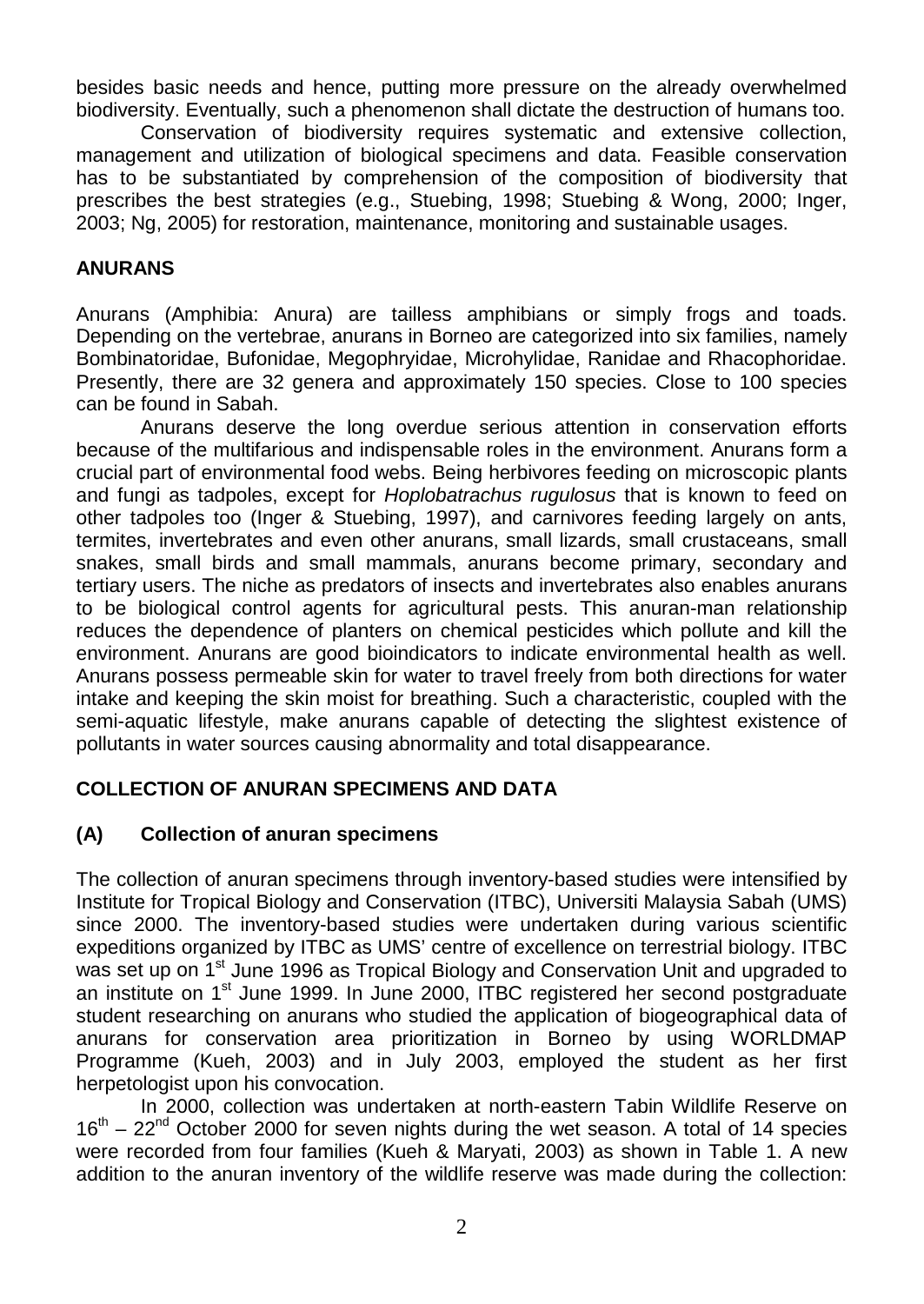*Metaphrynella sundana* (Kueh & Maryati, 2003; Kueh, 2005). This secretive species is endemic to Borneo.

In 2001, collections were conducted at Agathis Camp, southern edge of Maliau Basin Conservation Area, and Trus Madi. At Agathis Camp, collection was done on  $12<sup>th</sup>$  $-14<sup>th</sup>$  May 2001 for three nights and sampled eight species from three families (Kueh & Maryati, 2005) (Table 1). Seven of the species are endemic to Borneo. At Trus Madi, collection carried out on  $30<sup>th</sup>$  October –  $4<sup>th</sup>$  November 2001 for five nights recorded 11 species representing five families (Kueh, 2004a) (Table 1). Eight of the species are endemic to Borneo with two which are endemic to Sabah, namely *Philautus bunitus* and

Rhacophorus angulirostris.<br>The following year, collection was undertaken at Crocker Range Park on 26<sup>th</sup> August – 12<sup>th</sup> September 2002 and amassed specimens from 46 species (excluding unidentified species) and five families (Kueh et al., 2004) (Table 1). The number of species collected was the largest ever from a single collection by ITBC. Besides, the collection added 16 new locality records to the inventory of the park (Kueh, 2005).

In 2003, premier collections were carried out for Pulau Banggi and Lower Segama. At the former locality, collection was done on  $25<sup>th</sup>$  July  $- 2<sup>nd</sup>$  August 2003. Six species representing three families were sampled (Kueh, in press) (Table 1). Two species: *Microhyla borneensis* and *Limnonectes leporinus*, are endemic to Borneo. At the latter locality, collection was conducted on  $17<sup>th</sup> - 26<sup>th</sup>$  September 2003 for 10 nights. A total of 15 species from three families were sampled (Kueh & Yambun, in press) (Table 1). Two species are endemic to Borneo, namely *Microhyla borneensis* and *Rhacophorus harrissoni*.

Accumulatively, 59 species representing all five families in Sabah were recorded from the collections (Table 1). Ten species were from Bufonidae, five species from Megophryidae, seven species from Microhylidae, 21 species from Ranidae and 16 species from Rhacophoridae. The percentage of representation of the total species for each family by the number of species sampled varies from 26.3% to 53.8% (Fig. 1). Hence, the number of species sampled represents approximately 39% of the currently described species in Borneo.

### **(B) Collection of anuran data**

Data on the specimens were yielded during collections and recorded manually. Manual records are without the risk of being spoiled in the field as compared to electronic and digital versions and therefore, preferred (Matsui, 2003). Specimens are only half of its value without proper records that hold crucial data (Kueh, 2004b). These data are scientific name, family, date of collection, locality (name and GPS coordinate), altitude, microhabitat where the specimen was sampled, behaviour of the anuran when located, method of collection, snout-vent length (SVL), weight, collector, identifier, specimen number (BORNEENSIS number) and notes (for miscellaneous data such as the vernacular name, development stage, known ethnozoological usages and identification features).

Besides text data, multimedia data are imperative as well. Photographs, video footages and audio recordings are utmost useful to record, especially the colour of the specimens before preservation, anuran postures, anuran pupils (colour, size and shape), localities (habitats and microhabitats) and anuran calls.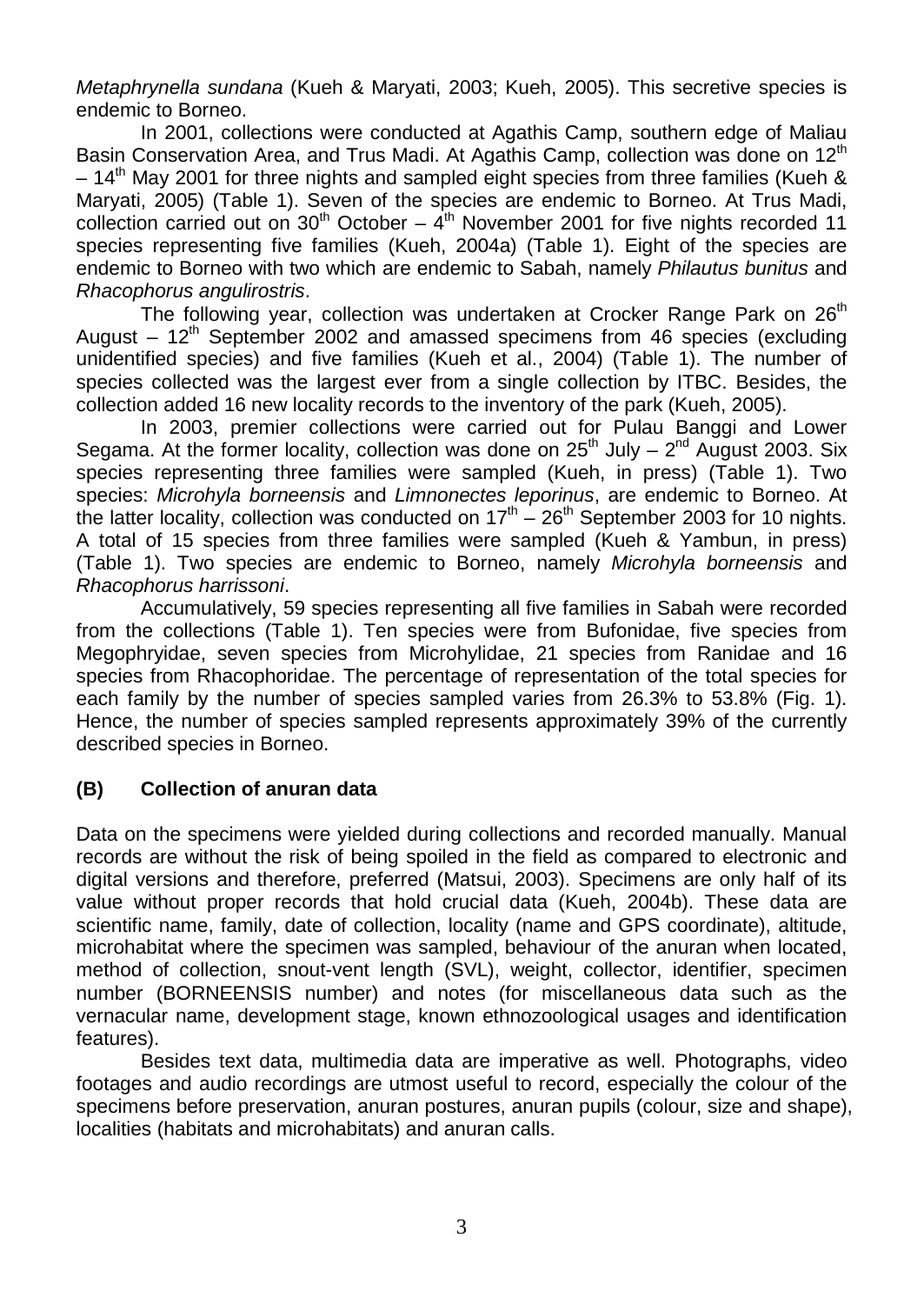### **MANAGEMENT OF ANURAN SPECIMENS AND DATA**

# **(A) BORNEENSIS**

Anuran specimens collected were preserved in 70% ethanol as wet specimens and deposited in the Vertebrate Collection Room, BORNEENSIS. BORNEENSIS is the reference collection centre for ITBC which gather and store dead and live specimens as well as related data of Bornean biodiversity, particularly from Sabah (Maryati & Mohd. Fairus, 1998; Ahmad & Maryati, 1999). Besides anurans, BORNEENSIS houses specimens of lower plants, invertebrates and other vertebrates in four collection rooms. Shouldering two of the major onuses that are to promote the importance of taxonomy in conservation and build up of local and regional capacity in taxonomy, BORNEENSIS is anticipated to preponderate both in specimens and data collection as well as national and international recognition as a centre for biosystematics and taxonomy. Inevitably, BORNEENSIS has been and shall always be a pride of ITBC, but is for all who strive for biodiversity conservation.

## **(B) MUSEBASE**

Text and multimedia data of anurans are being digitalized into a specialized Collection Data Management System: MUSEBASE, at ITBC. MUSEBASE is a software specially developed by Fujitsu (Japan) for ITBC and acquired via Japan International Cooperation Agency (JICA) under the 'Bornean Biodiversity and Ecosystems Conservation (BBEC) Programme in Sabah, Malaysia'. The software is a modification of MUSETHEQUE that is widely used by museums and galleries in Japan. With the installation of four licenses at ITBC on 5<sup>th</sup> September 2003, MUSEBASE, a brainchild of the second author as the Director of ITBC cum Head of Research and Education Component under the BBEC Programme, was made ready to be utilized and entrusted to the coordination under the first author as MUSEBASE Project Manager.

MUSEBASE is an accommodating software to store and manage large sets of collection data for efficient data retrieval and effective data sharing globally. Data are registered through user-friendly Collection Data Registration procedures. Pre-existing or new data in Excel format can be uploaded into MUSEBASE too by converting the data into a Comma Separated Value (CSV) file. Multiple multimedia data can be registered for a single registration. All data digitalized are stored in a Database Server. The entire database is searchable but only by permitted personnel as set by the institution under the User Authority Management. Therefore, data are definitely secured from unscrupulous parties even from the same institution. Thus far ITBC has digitalized about 17,000 data into MUSEBASE. Specimen labels and barcodes are automatically produced by the software for each registration to replace hand-written labels and for convenient data retrieval for every specimen by simply scanning respective barcode. Various reports on daily, weekly, monthly or yearly data registration and total data registration can be prepared by the software through its Statistics Management and printed out either in HTML or PDF format.

MUSEBASE is also furnished with Schedule Management and Lending Management operations. Schedule Management assists users to plan and monitor the utilization of specimens within own institution while Lending Management deals with lending of specimens to other institutions. Both functions allow users to record the purpose, date, duration and venue of specimen utilization as well as the personnel and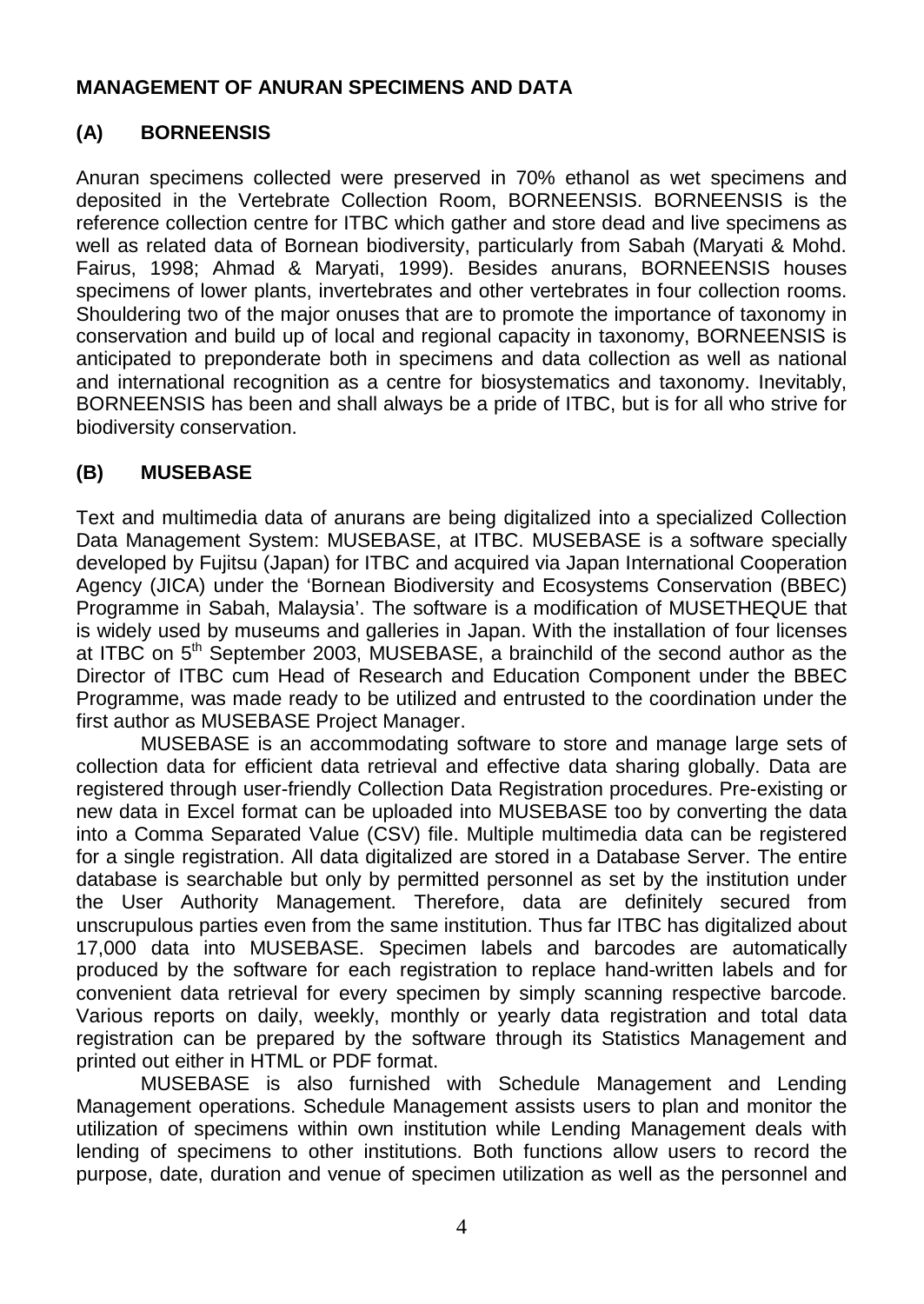institution concerned. Reminders can be pre-prepared and sent to the decided recipient(s) on pre-determined date by e-mails.

As for data sharing, the software comes with Web Site Management. A web site is automatically generated by the software to display authorized data through a Web Server. The display of data is strictly in adherence with the permission granted by each user through the Release Flag application. Data given the limited status during registration absolutely do not appear in the web site while those indicated as unlimited are viewable in the internet. The data are searchable in the Collection Search page via three methods: simple, detailed and classified search. The other pages of the web site are News, Museum Info, What's New, Floor Plans, Feedback, Site Map and URL Links. The web site address for ITBC MUSEBASE is http://itbcmuse.ums.edu.my.

### **UTILIZATION OF ANURAN SPECIMENS AND DATA**

Anuran specimens and data collected and properly managed are invaluable for numerous utilizations towards biodiversity conservation. Three types of utilization are highlighted in this paper, namely for scientific references, environmental education (EE) and 'Anurans Tourism'. These utilizations aim to proffer holistic conservation approach encompassing the scientific community, general public, local people and international society.

Anuran specimens and data, similarly for any other biological specimens and data, are immensely needed for long term scientific references in a wide spectrum of researches and conservation area management. These range from researches on taxonomy and biogeography to molecular biology and biodiversity advancement as well as from conservation area prioritization to the enforcement of conservation area and wildlife management legislations. Even under the present progression of DNA technologies, genetic knowledge must be complemented with specimens that bear morphological and anatomical information as well as text and multimedia data which record the ethological, ethnobiological and habitat information.

At ITBC, anuran specimens and data have been utilized for the prioritization of conservation areas (Kueh, 2003). A 24-month research was conducted on Borneo by using WORLDMAP Programme (Version IV) aimed at identifying new conservation priority areas based on high species richness and range-size rarity, irreplaceability (near-minimum sets) and Gap Analyses in order to synergize the 'know-hows' of conservation with the 'know-where'. A total of 139 biogeographical data of anurans were digitalized into WORLDMAP Programme to reveal four suggested new conservation priority areas: Tubau and Sungai Mengiong in Sarawak as well as Sanggau and Kubu in West Kalimantan.

Currently, ethnozoological research is being undertaken to document traditional usages of anurans as a source of food and medicines that conduces the survivability of traditional knowledge and enhances the blooming alternative treatment sector. The ripple effect galvanizes more of the general public and local people to conserve anurans and the habitats due to the realization of the scientific, economic, social, cultural and health boons of anurans. The research not only utilizes anuran specimens and data at ITBC, but also augments the collection.

Anuran specimens and data are also being utilized for EE via 'ITBC Frog Museum'. As another brainchild of the second author, 'ITBC Frog Museum' was launched on 14<sup>th</sup> December 2003 and entrusted to the coordination under the first author as Museum Manager (I). The museum aims to make aware and educate the general local public and international visitors on the biology and importance of anurans. Threats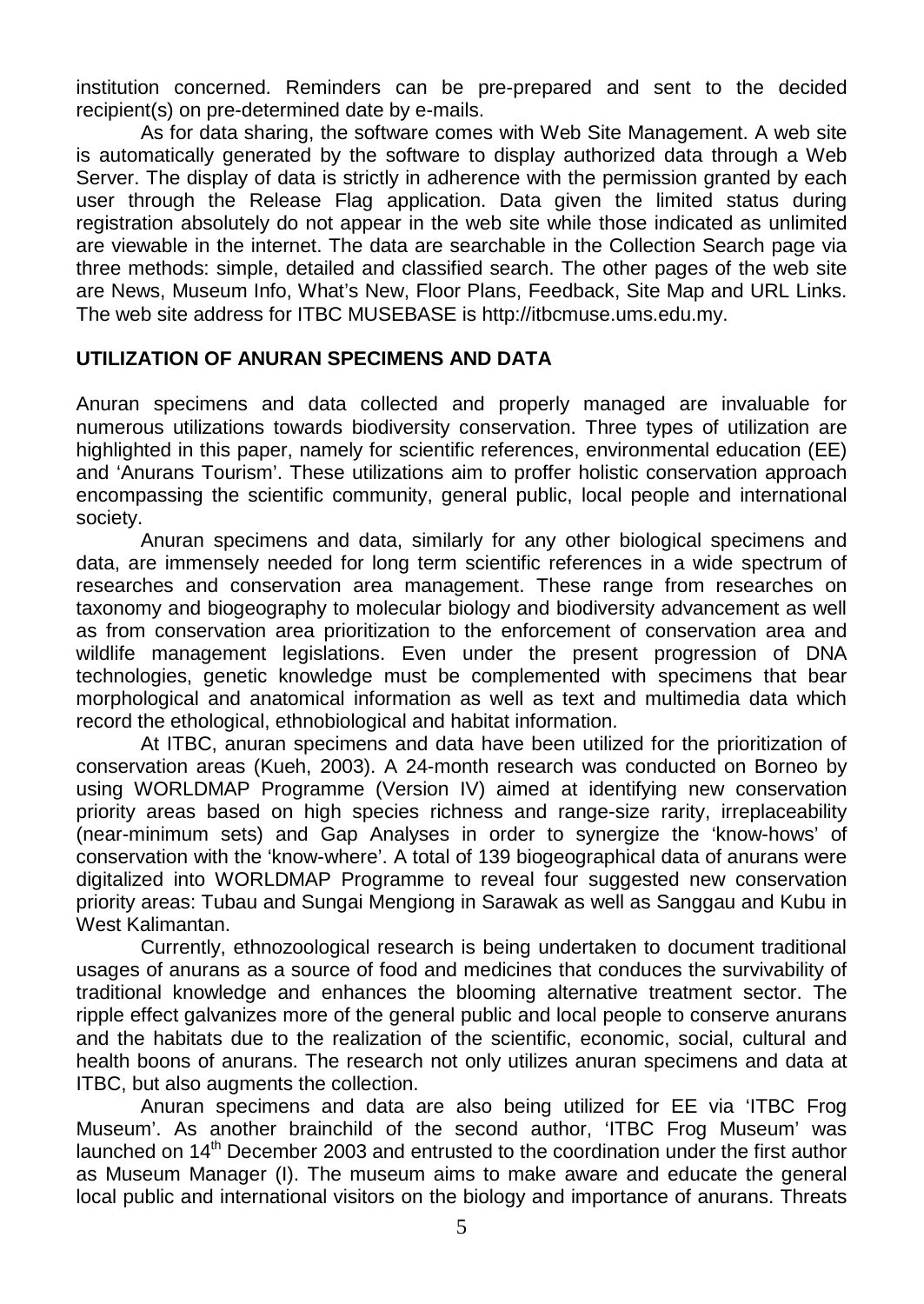on the survival of anurans are exposed too to inspire visitors to love and subsequently, participate in the conservation of anurans and the habitats. The museum is a combination of anuran specimens, models, dioramas, touch screens, video show, information and data, publications and children craftworks.

Lastly is a rather unorthodox genre of utilization of anuran specimens and data which is for 'Anurans Tourism'. Nature tourism, an industry worth billions, has long been regarded as a practical contemporary remedy for the erosion of biodiversity and deterioration of the environment (e.g., Ceballos-Lascuráin, 1996). Nature tourism generates revenues to propel economic development and existing conservation efforts and at the same time, lures people from all over the globe to appreciate the biodiversity and environment to the extent that it initiates even more conservation efforts. 'Anurans Tourism' means 'responsible travel to relatively undisturbed natural areas with the intension to see, admire, enjoy and learn about anurans, including the relationships with humans in the past and at present, that eventually conserves anurans and the environment as well as sustains the well being of local people' (Kueh, 2004c). The definition captivates the descriptive and prescriptive components which comply with the definitions of both nature tourism and ecotourism provided by World Tourism Organization (WTO) and The International Ecotourism Society (TIES). Anuran specimens and data are utilized to prospect potential species and sites to be promoted under this new nature tourism product.

## **CONCLUSION**

Conservation of biodiversity is turning more and more pertinent due to rapid erosion of biodiversity with systemic repercussions. Conservation of biodiversity requires systematic and extensive collection, management and utilization of anurans, organism group with multifarious and indispensable roles in the environment, specimens and data. Inventory-based studies on anurans were intensified by ITBC, UMS since 2000. A total of 59 species from all five families in Sabah were collected, preserved as wet specimens in BORNEENSIS and with data being stored in and managed by MUSEBASE. Anuran specimens and data have been and are being utilized for several undertakings: scientific references for researches, EE via 'ITBC Frog Museum' and 'Anurans Tourism', all towards conservation of biodiversity to achieve environmental sustainability in the  $21<sup>st</sup>$ Century.

## **ACKNOWLEDGEMENTS**

The authors are grateful to Universiti Malaysia Sabah (UMS) for allowing this paper to be presented at the 'International Conference on Natural Resources and Environmental Management 2005'. Gratitude goes to various people and organizations that enabled collections to be done at Tabin Wildlife Reserve, Maliau Basin Conservation Area, Trus Madi, Crocker Range Park, Pulau Banggi and Lower Segama. Cordial appreciation to Lucy Kimsui who curates the anuran specimens at BORNEENSIS, Institute for Tropical Biology and Conservation (ITBC), UMS. Special thanks to Japan International Cooperation Agency (JICA) which sponsored MUSEBASE under the 'Bornean Biodiversity and Ecosystems Conservation (BBEC) Programme in Sabah, Malaysia'.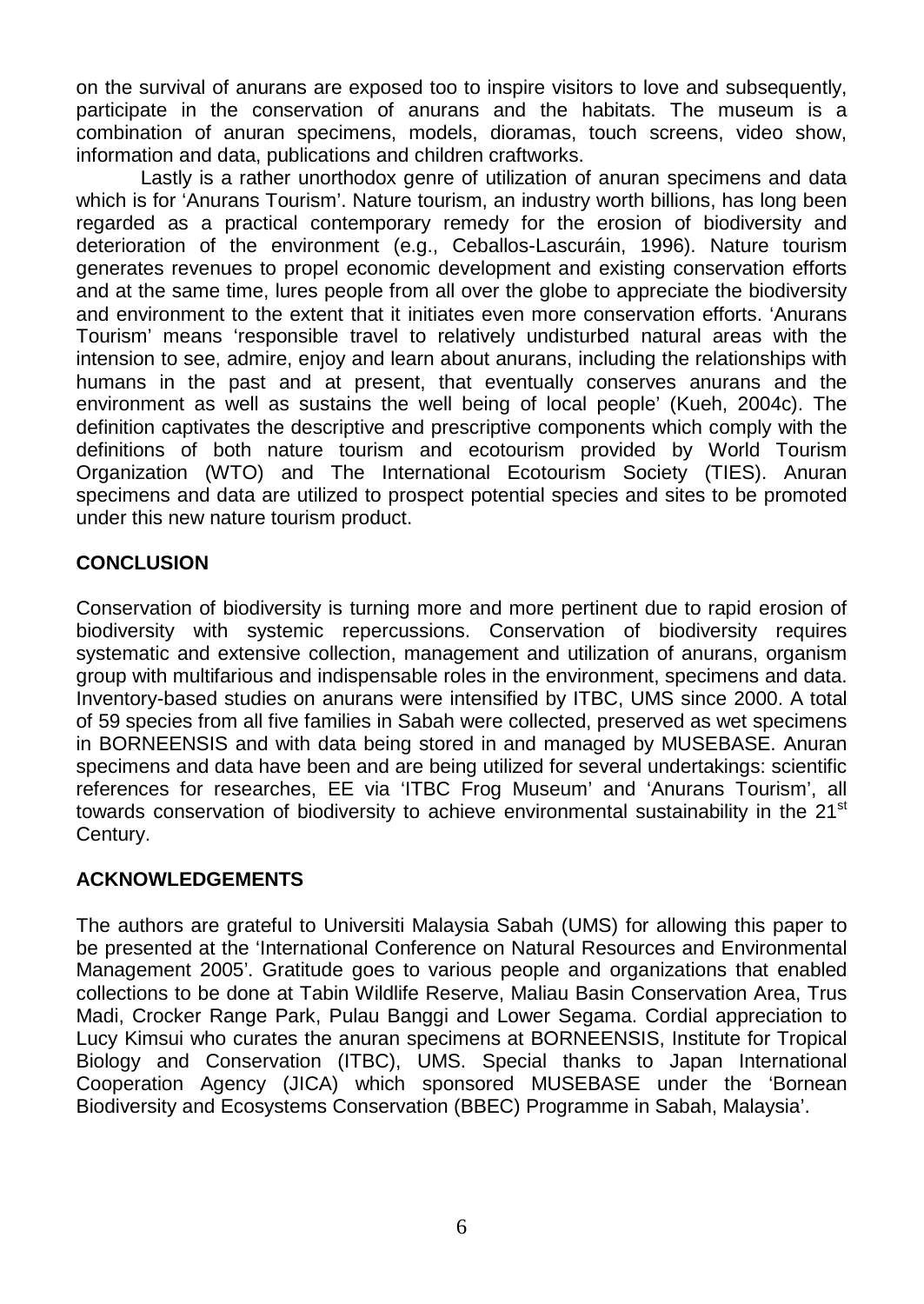#### **REFERENCES**

- AHMAD S. & M., MARYATI. 1999. BORNEENSIS entomological collection. In: *Proceedings Of The Third Entoma Seminar 1999.* Pp. 39 – 41.
- CEBALLOS-LASCURÁIN, H. 1996. *Tourism, Ecotourism And Protected Areas: The State Of Nature-Based Tourism Around The World And Guidelines For Its Development.* Gland: IUCN.
- CHANTAVONG, S. 1998. Environmental and biodiversity conservation in Lao PDR. In: *Biodiversity Conservation In ASEAN: Emerging Issues & Regional Needs.* I., GHAZALLY & M., MURTEDZA (Eds.). London: ASEAN Academic Press Ltd. Pp.  $128 - 137.$
- CHOU L.M., B.P.L., GOH & T.J., LAM. 1998 Environmental protection and biodiversity conservation in Singapore. In: *Biodiversity Conservation In ASEAN: Emerging Issues & Regional Needs.* I., GHAZALLY & M., MURTEDZA (Eds.). London: ASEAN Academic Press Ltd. Pp. 214 – 232.
- CLAVERIA, F.G. & R.D. CRUZ. 1998. Environmental and biodiversity conservation in the Philippines. In: *Biodiversity Conservation In ASEAN: Emerging Issues & Regional Needs.* I., GHAZALLY & M., MURTEDZA (Eds.). London: ASEAN Academic Press Ltd. Pp. 187 – 213.
- GHAZALLY I., N. PILCHER, S. OAKLEY, M., MURTEDZA & A., LAMRI. 1998. Marine biodiversity conservation in Sabah: Moving past the rhetorical stages. In: *Biodiversity Conservation In ASEAN: Emerging Issues & Regional Needs.* I., GHAZALLY & M., MURTEDZA (Eds.). London: ASEAN Academic Press Ltd. Pp.  $165 - 186.$
- INGER, R.F. 2003. Sampling biodiversity in Bornean frogs. *The Natural History Journal of Chulalongkorn University.* **3**(1) 9 – 15.
- INGER, R.F. & R.B. STUEBING. 1997. *A Field Guide To The Frogs Of Borneo.* Kota Kinabalu: Natural History Publications (Borneo) Sdn. Bhd.
- KHIM, L. & N. BAROM. 1998. Current issues on biodiversity conservation in Cambodia. In: *Biodiversity Conservation In ASEAN: Emerging Issues & Regional Needs.* I., GHAZALLY & M., MURTEDZA (Eds.). London: ASEAN Academic Press Ltd. Pp. 78 – 95.
- KUEH B.H. 2003. Application of biogeographical data of frogs to prioritize conservation areas in Borneo. Unpublished M.Sc. Thesis. Kota Kinabalu: Universiti Malaysia Sabah.
- KUEH B.H. 2004a. Diversity of anurans at Trus Madi, Sabah. In: *Herpetology And The Future: Proceedings Of The 'International Conference On Bornean Herpetology 2003'.* M., MARYATI, M. MATSUI & B.H., KUEH (Eds.). Kota Kinabalu: Institute for Tropical Biology and Conservation. Pp. 26 – 29.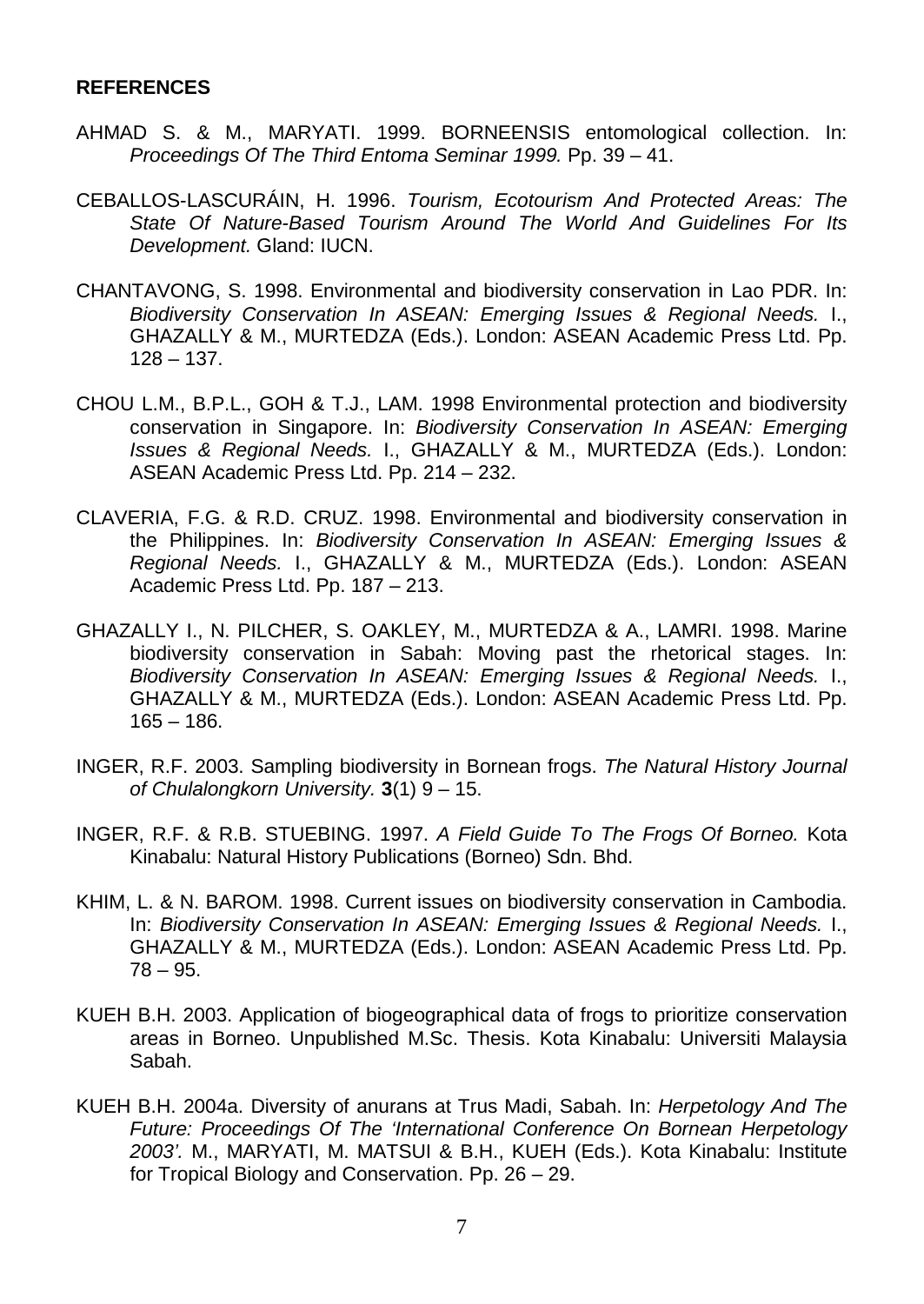- KUEH B.H. 2004b. Conservation biology: Sampling and preservation methods for anurans. *Paper presented at Ecological Methodology in Conservation Biology (EMCB) Course II 2004, Sabah, Malaysia, 23rd September 2004.*
- KUEH B.H. 2004c. The new marketable face of nature tourism: Anurans. In: *Contemporary Topics In Tropical Biology And Conservation Research In Borneo: Proceedings Of Research Seminars At Institute For Tropical Biology And Conservation, Universiti Malaysia Sabah From October 2002 To March 2004.* M., MARYATI, S., MONICA, F., ARMAN HADI & T. TACHI (Eds.). Kota Kinabalu: Institute for Tropical Biology and Conservation. Pp. 146 – 149.
- KUEH B.H. 2005. New anuran records by ITBC for two conservation areas in Sabah: Tabin Wildlife Reserve and Crocker Range Park. In: *ITBC Newsletter. Issue 1/2004.* Kota Kinabalu: Institute for Tropical Biology and Conservation. Pp. 18 – 19.
- KUEH B.H. In press. Anurans of Pulau Banggi, Sabah. In: *Tun Mustapha Park Scientific Expedition Monograph.*
- KUEH B.H., S., AHMAD, M. MATSUI & M., MARYATI. 2004. Notes on the anurans of Crocker Range Park. In: *Crocker Range Scientific Expedition 2002.* M., MARYATI, H., ZULHAZMAN, T. TACHI & N., JAMILI (Eds.). Kota Kinabalu: Universiti Malaysia Sabah. Pp. 103 – 112.
- KUEH B.H. & M., MARYATI. 2003. Notes on the anurans of north-eastern Tabin Wildlife Reserve. In: *Tabin Limestone Scientific Expedition 2000.* M., MARYATI, M. SCHILTHUIZEN & A., MAHEDI (Eds.). Kota Kinabalu: Universiti Malaysia Sabah. Pp. 139 – 143.
- KUEH B.H. & M., MARYATI. 2005. Anurans of protected areas in Sabah: Tabin Wildlife Reserve, Crocker Range Park and Maliau Basin Conservation Area. In: *Wallace In Sarawak – 150 Years Later: Proceedings Of An International Conference On Biogeography And Biodiversity.* A.A. TUEN & I. DAS (Eds.). Kota Samarahan: Institute of Biodiversity and Environmental Conservation. Pp. 182 – 187.
- KUEH B.H. & P.I. YAMBUN. In press. Herpetofauna of Lower Segama, Sandakan, Sabah. In: *Lower Segama Scientific Expedition Monograph.*
- LATIFF A. & A.H., ZAKRI. 1998. Environmental and conservation issues in Malaysia. In: *Biodiversity Conservation In ASEAN: Emerging Issues & Regional Needs.* I., GHAZALLY & M., MURTEDZA (Eds.). London: ASEAN Academic Press Ltd. Pp.  $138 - 164.$
- MARTINAH B.H.T., B.H.I., NORALINDA & B.H.M.Y., JAMALLUDIN. 1998. Environmental issues and conservation strategies in Brunei Darussalam. In: *Biodiversity Conservation In ASEAN: Emerging Issues & Regional Needs.* I., GHAZALLY & M., MURTEDZA (Eds.). London: ASEAN Academic Press Ltd. Pp.  $65 - 77$ .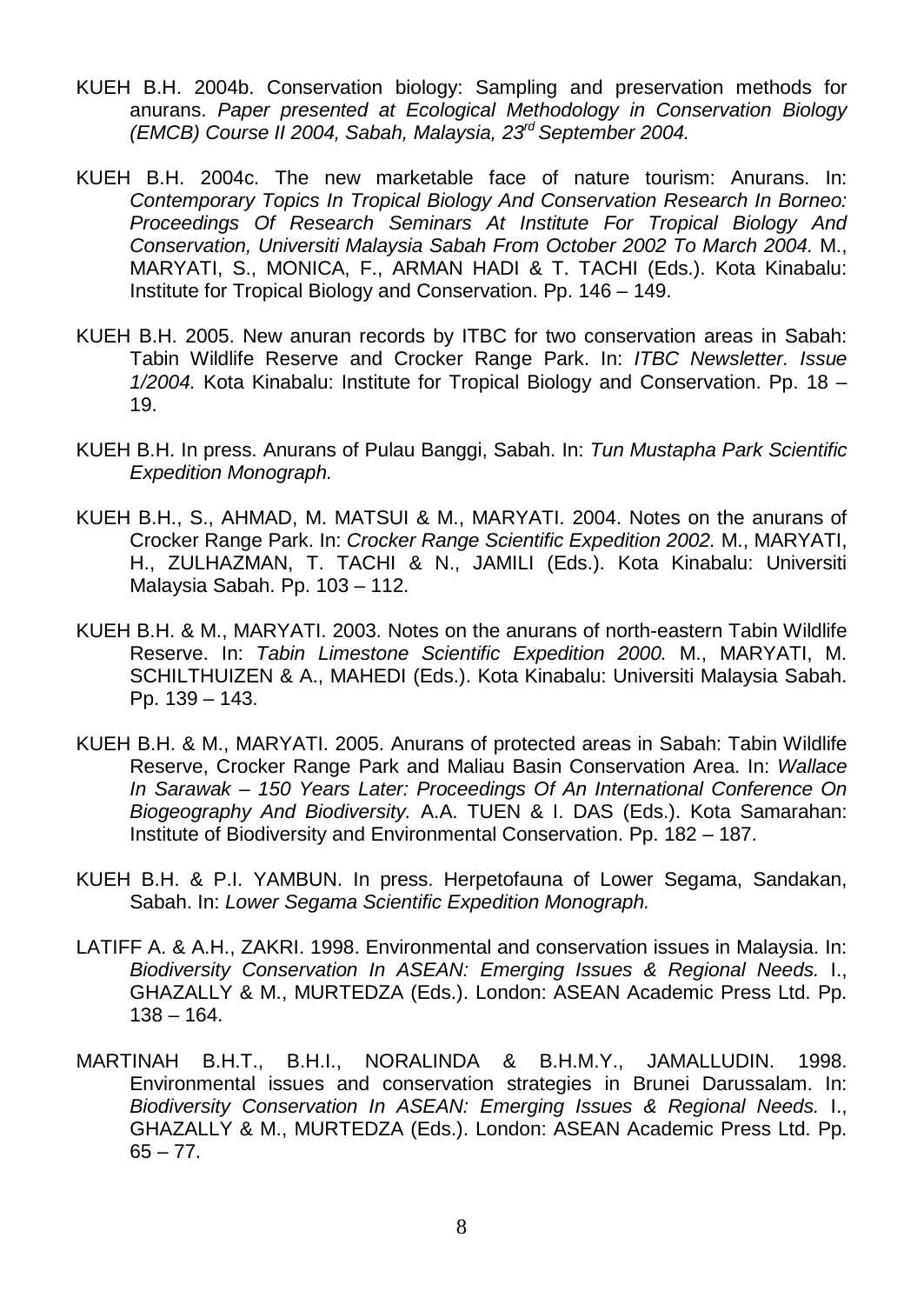- MARYATI M. & J., MOHD. FAIRUS. 1998. The BORNEENSIS collection: For whom and for what? *Paper presented at Sabah Interagency Tropical Ecosystem (SITE) Research Seminar III, Sabah, Malaysia, 26th – 27th August 1998.*
- MATSUI, M. 2003. Collecting and preserving amphibians. In: *Inventory & Collection: Total Protocol For Understanding Of Biodiversity.* Y. HASHIMOTO & R., HOMATHEVI (Eds.). Kota Kinabalu: Institute for Tropical Biology and Conservation. Pp. 229 – 235.
- NAPOMPETH, B. & J. RODCHAROEN. 1998. Environmental and biodiversity issues in Thailand. In: *Biodiversity Conservation In ASEAN: Emerging Issues & Regional Needs.* I., GHAZALLY & M., MURTEDZA (Eds.). London: ASEAN Academic Press Ltd. Pp. 233 – 246.
- NG, P.K.L. 2005. Taxonomy and conservation: A perspective from freshwater crabs. In: *Wallace In Sarawak – 150 Years Later: Proceedings Of An International Conference On Biogeography And Biodiversity.* A.A. TUEN & I. DAS (Eds.). Kota Samarahan: Institute of Biodiversity and Environmental Conservation. Pp. 153 – 161.
- SOLEH S. & D., ROKHMIN. 1998. Sustainable use of national resources and biodiversity conservation in Indonesia. In: *Biodiversity Conservation In ASEAN: Emerging Issues & Regional Needs.* I., GHAZALLY & M., MURTEDZA (Eds.). London: ASEAN Academic Press Ltd. Pp. 96 – 127.
- STUEBING, R.B. 1998. Faunal collecting in Southeast Asia: Fundamental need or blood sport? *The Raffles Bulletin of Zoology.* **46**(1) 1 – 10.
- STUEBING, R.B. & A. WONG. 2000. The role of the Sabah's zoological collections in the conservation of protected areas in Sabah. *Paper presented at the International Conference on In-Situ and Ex-Situ Biodiversity Conservation in the New Millennium, Sabah, Malaysia, 19th – 22nd June 2000.*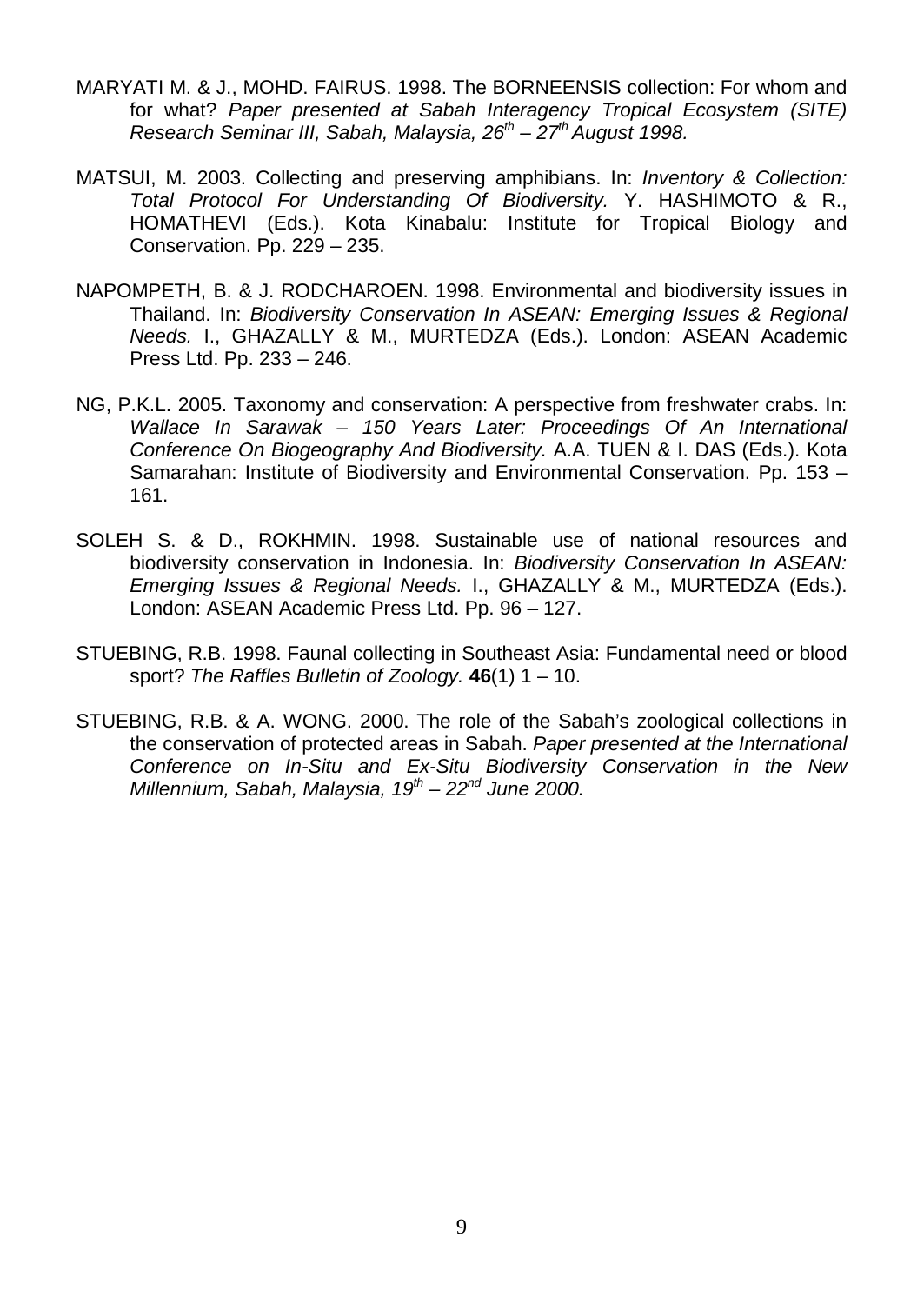**TABLE 1.** Collection of anuran specimens and data by Institute for Tropical Biology and Conservation (ITBC), Universiti Malaysia Sabah (UMS) since 2000.

|                                          | <b>Tabin</b><br><b>Wildlife</b><br><b>Reserve</b> | <b>Agathis</b><br>Camp | <b>Trus</b><br><b>Madi</b> | <b>Crocker</b><br>Range<br><b>Park</b> | <b>Pulau</b><br><b>Banggi</b> | Lower<br>Segama |
|------------------------------------------|---------------------------------------------------|------------------------|----------------------------|----------------------------------------|-------------------------------|-----------------|
| (I) Family BUFONIDAE                     |                                                   |                        |                            |                                        |                               |                 |
| (1.) Ansonia hanitschi<br>Inger          |                                                   |                        | ✓                          | ✓                                      |                               |                 |
| (2.) Ansonia leptopus<br>(Günther)       |                                                   | ✓                      |                            |                                        |                               |                 |
| (3.) Ansonia longidigita<br>Inger        |                                                   |                        | ✓                          | ✓                                      |                               |                 |
| (4.) Ansonia platysoma<br>Inger          |                                                   |                        |                            |                                        |                               |                 |
| (5.) Ansonia spinulifer<br>(Mocquard)    |                                                   |                        |                            | ✓                                      |                               |                 |
| (6.) Bufo divergens<br>Peters            |                                                   |                        |                            |                                        |                               |                 |
| (7.) Bufo juxtasper<br>Inger             |                                                   |                        |                            | ✓                                      |                               |                 |
| (8.) Leptophryne<br>borbonica (Tschudi)  |                                                   |                        |                            | ✓                                      |                               |                 |
| (9.) Pedostibes hosii<br>(Boulenger)     | ✓                                                 |                        |                            |                                        |                               |                 |
| (10.) Pedostibes<br>maculatus            |                                                   |                        |                            | ✓                                      |                               |                 |
| (Mocquard)                               |                                                   |                        |                            |                                        |                               |                 |
| (II) Family<br><b>MEGOPHRYIDAE</b>       |                                                   |                        |                            |                                        |                               |                 |
| (11.) Leptobrachella<br>baluensis Smith  |                                                   |                        | ✓                          |                                        |                               |                 |
| (12.) Leptobrachella<br>parva Dring      |                                                   |                        |                            |                                        |                               |                 |
| (13.) Leptobrachium<br>montanum Fischer  |                                                   |                        |                            |                                        |                               |                 |
| (14.) Leptolalax dringi<br><b>Dubois</b> |                                                   |                        |                            |                                        |                               |                 |
| (15.) Megophrys nasuta<br>(Schlegel)     |                                                   |                        |                            | ✓                                      |                               |                 |
| (III) Family<br><b>MICROHYLIDAE</b>      |                                                   |                        |                            |                                        |                               |                 |
| (16.) Chaperina fusca<br>Mocquard        |                                                   |                        |                            |                                        |                               |                 |
| (17.) Kalophrynus<br>heterochirus        |                                                   |                        |                            |                                        |                               |                 |
| Boulenger<br>(18.) Kalophrynus           |                                                   |                        |                            |                                        |                               |                 |
| pleurostigma<br>Tschudi                  |                                                   |                        |                            |                                        |                               |                 |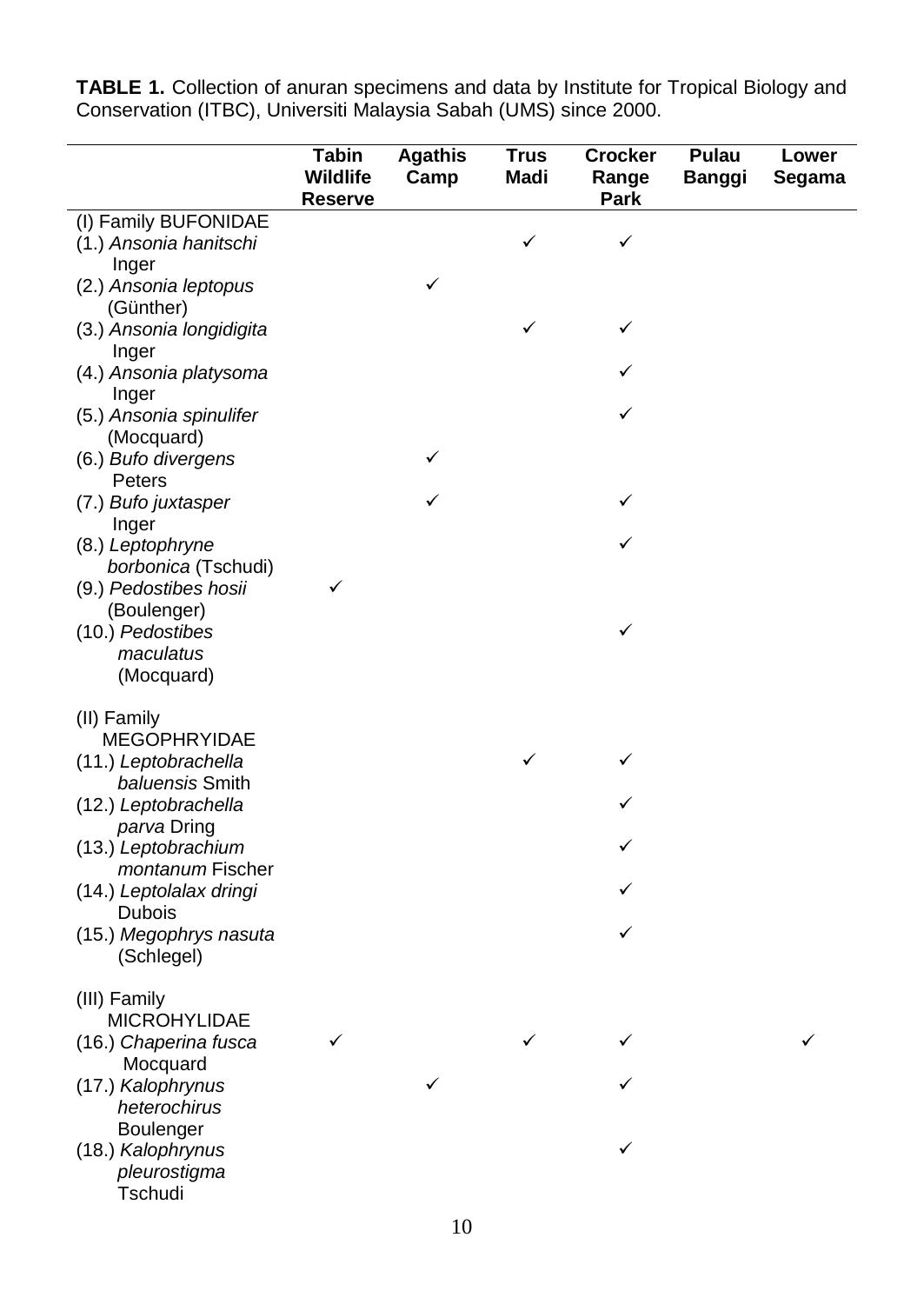| (19.) Kaloula baleata<br>(Müller)       |   |   |   | $\checkmark$ |
|-----------------------------------------|---|---|---|--------------|
| (20.) Metaphrynella                     | ✓ |   | ✓ |              |
| sundana (Peters)<br>(21.) Microhyla     |   |   |   |              |
| berdmorei (Blyth)                       |   |   |   |              |
| (22.) Microhyla<br>borneensis Parker    |   |   | ✓ |              |
|                                         |   |   |   |              |
| (IV) Family RANIDAE                     |   |   |   |              |
| (23.) Fejervarya                        | ✓ |   | ✓ |              |
| limnocharis                             |   |   |   |              |
| (Gravenhorst)                           |   |   |   |              |
| (24.) Ingerana baluensis                |   |   |   |              |
| (Boulenger)<br>(25.) Limnonectes finchi |   |   |   |              |
| (Inger)                                 |   |   |   |              |
| (26.) Limnonectes ingeri                | ✓ |   |   |              |
| (Kiew)                                  |   |   |   |              |
| (27.) Limnonectes kuhlii                | ✓ |   |   |              |
| (Tschudi)                               |   |   |   |              |
| (28.) Limnonectes                       |   |   |   |              |
| leporinus<br>(Andersson)                |   |   |   |              |
| (29.) Limnonectes                       |   |   |   |              |
| malesianus (Kiew)                       |   |   |   |              |
| (30.) Limnonectes                       |   |   |   |              |
| palavanensis                            |   |   |   |              |
| (Boulenger)                             |   |   |   |              |
| (31.) Meristogenys                      |   |   |   |              |
| kinabaluensis<br>(Inger)                |   |   |   |              |
| (32.) Meristogenys                      |   |   |   |              |
| orpnochemis                             |   |   |   |              |
| (Matsui)                                |   |   |   |              |
| (33.) Occidozyga                        | ✓ |   |   |              |
| baluensis                               |   |   |   |              |
| (Boulenger)                             |   |   |   |              |
| (34.) Occidozyga laevis<br>(Günther)    |   |   |   |              |
| (35.) Rana chalconota                   |   |   |   |              |
| (Schlegel)                              |   |   |   |              |
| (36.) Rana erythraea                    |   |   |   |              |
| (Schlegel)                              |   |   |   |              |
| (37.) Rana glandulosa                   |   |   |   |              |
| Boulenger                               |   |   |   |              |
| (38.) Rana luctuosa<br>(Peters)         |   |   | ✓ |              |
| (39.) Rana nicobariensis                |   |   |   |              |
| (Stoliczka)                             |   |   |   |              |
| (40.) Rana picturata                    |   | ✓ |   |              |
| Boulenger                               |   |   |   |              |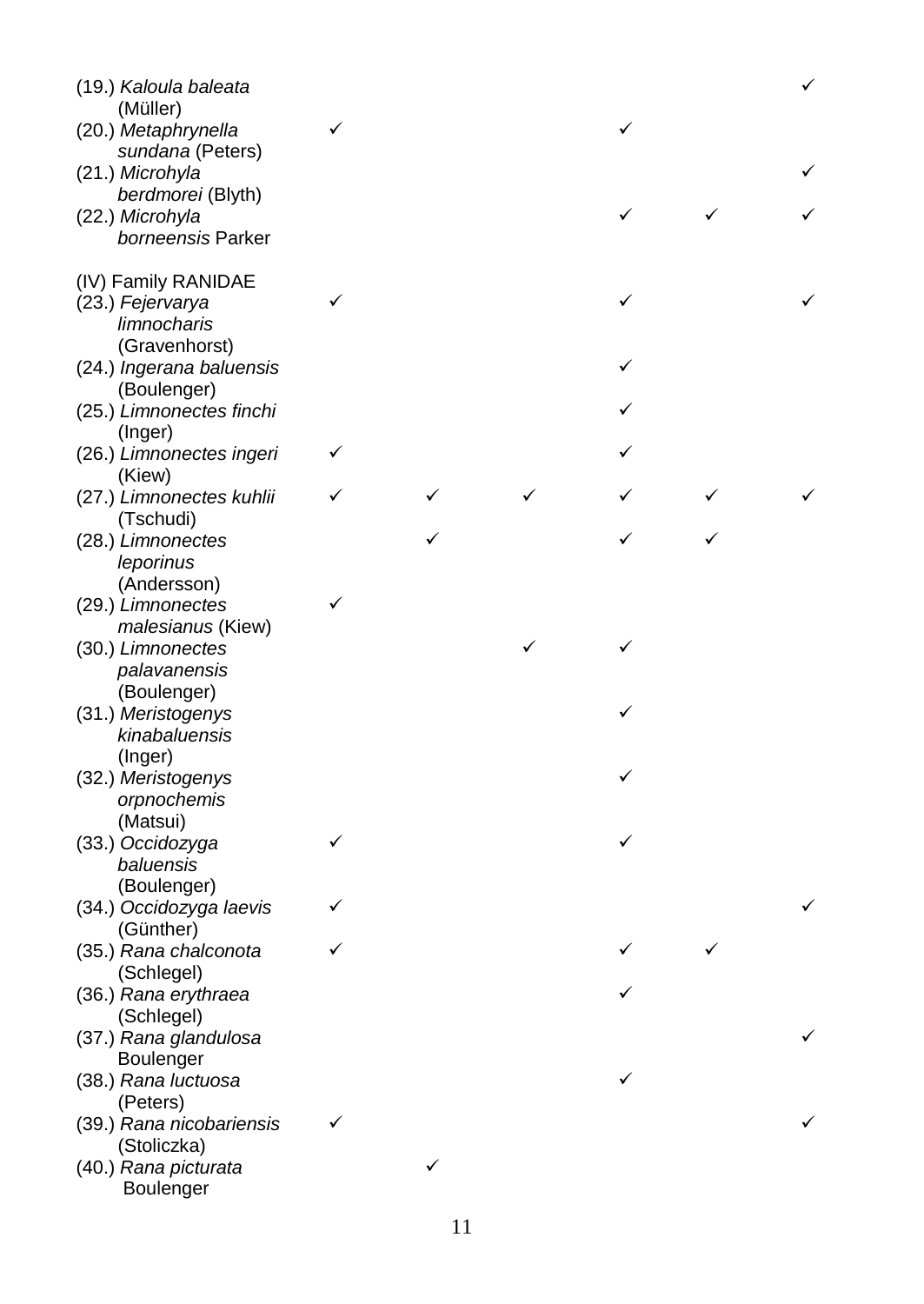| latopalmatus<br>(Boulenger)<br>(42.) Staurois natator<br>✓<br>(Günther)<br>(43.) Staurois<br>✓<br>tuberilinguis<br>Boulenger<br>(V) Family<br><b>RHACOPHORUS</b><br>(44.) Nyctixalus pictus<br>✓<br>(Peters)<br>(45.) Philautus<br>aurantium Inger<br>(46.) Philautus bunitus<br>Inger, Stuebing &<br>Tan<br>(47.) Philautus hosii<br>(Boulenger)<br>(48.) Philautus mjöbergi<br>Smith<br>(49.) Philautus petersi |
|-------------------------------------------------------------------------------------------------------------------------------------------------------------------------------------------------------------------------------------------------------------------------------------------------------------------------------------------------------------------------------------------------------------------|
|                                                                                                                                                                                                                                                                                                                                                                                                                   |
|                                                                                                                                                                                                                                                                                                                                                                                                                   |
|                                                                                                                                                                                                                                                                                                                                                                                                                   |
|                                                                                                                                                                                                                                                                                                                                                                                                                   |
|                                                                                                                                                                                                                                                                                                                                                                                                                   |
|                                                                                                                                                                                                                                                                                                                                                                                                                   |
|                                                                                                                                                                                                                                                                                                                                                                                                                   |
|                                                                                                                                                                                                                                                                                                                                                                                                                   |
|                                                                                                                                                                                                                                                                                                                                                                                                                   |
|                                                                                                                                                                                                                                                                                                                                                                                                                   |
|                                                                                                                                                                                                                                                                                                                                                                                                                   |
|                                                                                                                                                                                                                                                                                                                                                                                                                   |
|                                                                                                                                                                                                                                                                                                                                                                                                                   |
|                                                                                                                                                                                                                                                                                                                                                                                                                   |
|                                                                                                                                                                                                                                                                                                                                                                                                                   |
|                                                                                                                                                                                                                                                                                                                                                                                                                   |
|                                                                                                                                                                                                                                                                                                                                                                                                                   |
|                                                                                                                                                                                                                                                                                                                                                                                                                   |
|                                                                                                                                                                                                                                                                                                                                                                                                                   |
|                                                                                                                                                                                                                                                                                                                                                                                                                   |
|                                                                                                                                                                                                                                                                                                                                                                                                                   |
| (Boulenger)                                                                                                                                                                                                                                                                                                                                                                                                       |
| (50.) Polypedates                                                                                                                                                                                                                                                                                                                                                                                                 |
| leucomystax                                                                                                                                                                                                                                                                                                                                                                                                       |
| (Gravenhorst)                                                                                                                                                                                                                                                                                                                                                                                                     |
| (51.) Polypedates<br>✓                                                                                                                                                                                                                                                                                                                                                                                            |
| macrotis                                                                                                                                                                                                                                                                                                                                                                                                          |
| (Boulenger)                                                                                                                                                                                                                                                                                                                                                                                                       |
| (52.) Polypedates<br>✓<br>✓                                                                                                                                                                                                                                                                                                                                                                                       |
| otilophus                                                                                                                                                                                                                                                                                                                                                                                                         |
| (Boulenger)                                                                                                                                                                                                                                                                                                                                                                                                       |
| (53.) Rhacophorus                                                                                                                                                                                                                                                                                                                                                                                                 |
| angulirostris Ahl                                                                                                                                                                                                                                                                                                                                                                                                 |
| ✓<br>(54.) Rhacophorus                                                                                                                                                                                                                                                                                                                                                                                            |
| appendiculatus                                                                                                                                                                                                                                                                                                                                                                                                    |
| (Günther)                                                                                                                                                                                                                                                                                                                                                                                                         |
| (55.) Rhacophorus<br>$\checkmark$                                                                                                                                                                                                                                                                                                                                                                                 |
| dulitensis                                                                                                                                                                                                                                                                                                                                                                                                        |
| Boulenger                                                                                                                                                                                                                                                                                                                                                                                                         |
| (56.) Rhacophorus                                                                                                                                                                                                                                                                                                                                                                                                 |
| everetti Boulenger                                                                                                                                                                                                                                                                                                                                                                                                |
| (57.) Rhacophorus                                                                                                                                                                                                                                                                                                                                                                                                 |
| gauni (Inger)                                                                                                                                                                                                                                                                                                                                                                                                     |
| (58.) Rhacophorus                                                                                                                                                                                                                                                                                                                                                                                                 |
| harrissoni Inger &                                                                                                                                                                                                                                                                                                                                                                                                |
| Haile                                                                                                                                                                                                                                                                                                                                                                                                             |
| (59.) Rhacophorus<br>✓<br>✓                                                                                                                                                                                                                                                                                                                                                                                       |
| pardalis Günther                                                                                                                                                                                                                                                                                                                                                                                                  |
| <b>Total Species</b><br>14<br>8<br>11<br>46<br>6<br>15                                                                                                                                                                                                                                                                                                                                                            |